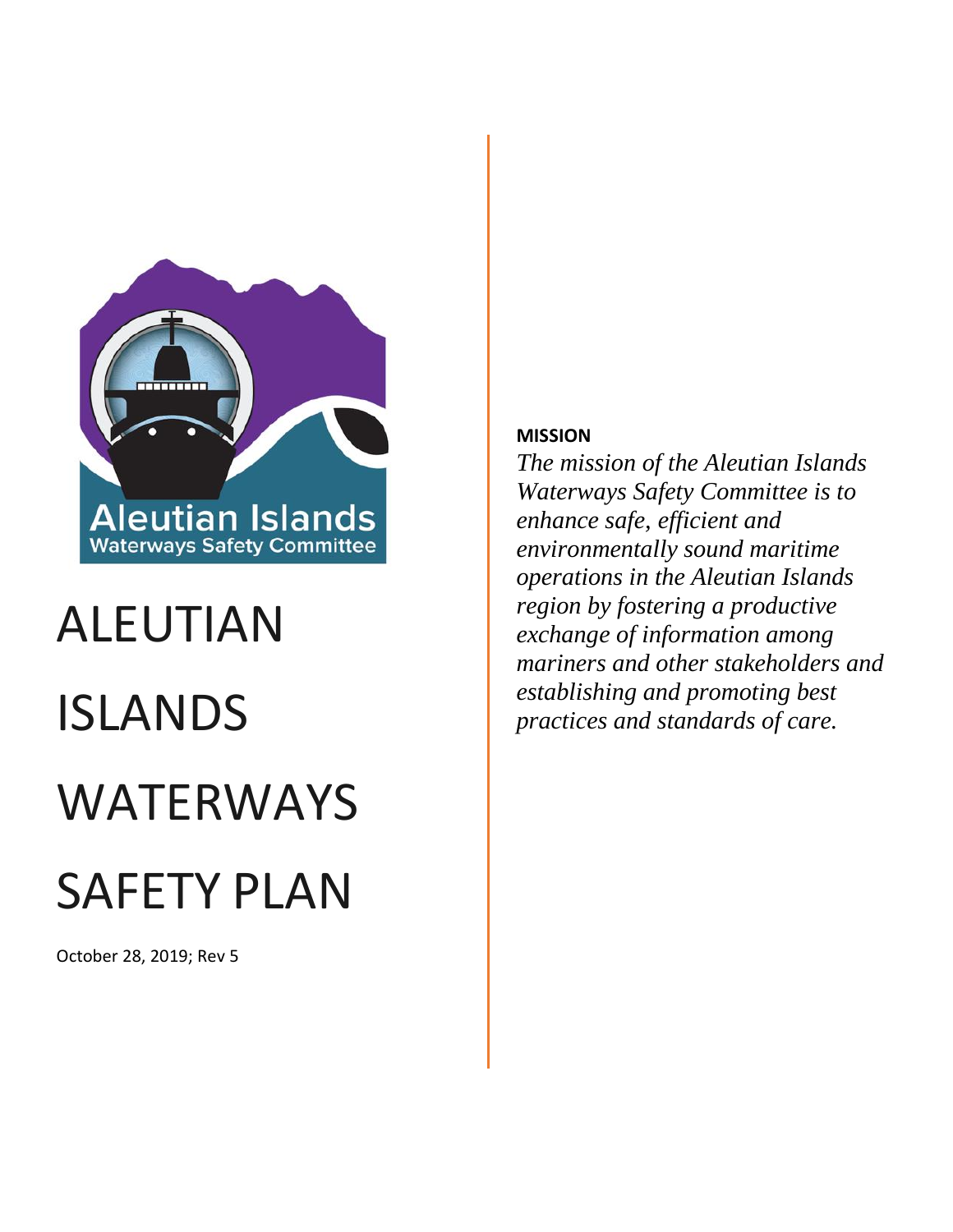#### **LETTER OF PROMULGATION**

<span id="page-1-0"></span>The Aleutian Islands and neighboring waterways make up a remote, environmentally rich maritime region located along the Great Circle route that thousands of vessels transit on voyages between North America to Asia. This region is home to of one of the most productive fisheries in the world. The extreme weather conditions and limited response resources in this maritime region have contributed to numerous major marine casualties resulting in loss of life, property and environmental harm. The most notable of a major marine casualty in recent history was the loss of the Motor Vessel (M/V) SELENDANG AYU, in which six lives were lost during rescue operations and which resulted in significant environmental impact. This disaster led to the establishment of the Aleutian Island Risk Assessment (AIRA) and the implementation of increased risk mitigation and emergency response capabilities.

This Waterways Safety Plan was promulgated to further enhance marine safety and environmental stewardship in the region through risk-based decision making and the implementation of standards of care, dissemination of information and development of capabilities. This Plan is a living document and the product of the collaboration of maritime stakeholders and communities as represented by members of the Aleutian Islands Waterways Safety Committee (AIWSC) who shared their time and expertise to identify and disseminate initiatives that enhance maritime safety.

The AIWSC has applied the guidelines in the U.S. Coast Guard's NVIC 01-00 in establishing the Committee. The Coast Guard, while prohibited from being a voting member, serves as a primary advisor, active participant and contributor to the Committee and this Plan.

As maritime activities in the Aleutians are dynamic, this Plan will undergo periodic changes and updates to address developments. The Waterways Safety Committee is committed to maintaining and updating this plan as operations change, new information is obtained and evolving technologies warrant.

The Aleutian Islands Waterways Safety Plan and other details regarding the activities of the Committee can be found at:

#### [www.aleutianislandswsc.org](http://www.aleutianislandswsc.org/)

Comments and suggestions regarding the plan may be forwarded to the Committee through this web site.

Peggy McLaughlin Chair, Aleutian Islands Waterways Safety Committee City of Unalaska P.O. Box 610 Unalaska, AK 99685 pmclaughlin@ci.unalaska.ak.us (907) 581-1254 office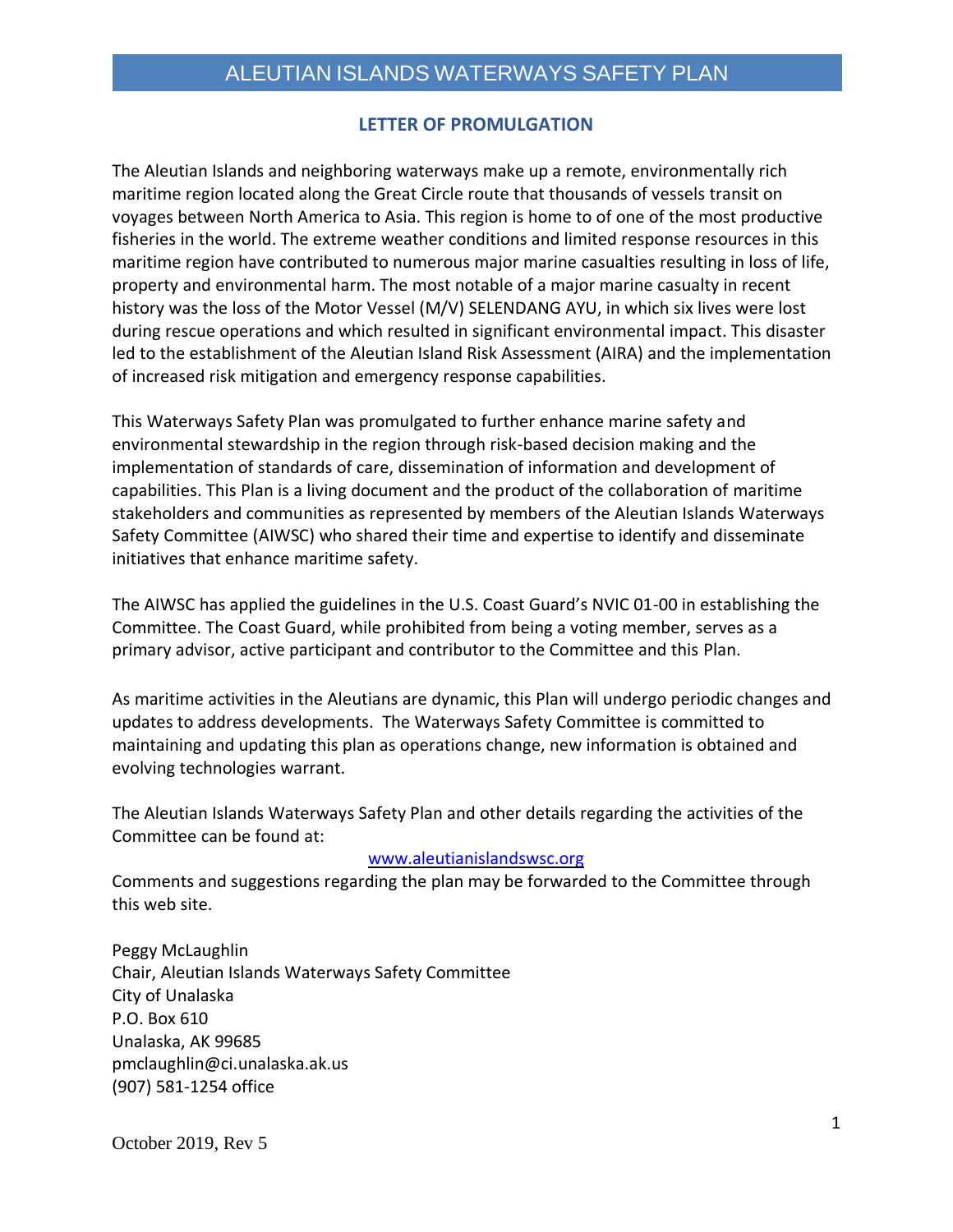# ALEUTIAN ISLANDS WATERWAYS SAFETY PLAN

### **Table of Contents**

| <u> 1989 - Johann Stoff, deutscher Stoffen und der Stoffen und der Stoffen und der Stoffen und der Stoffen und der</u> |    |
|------------------------------------------------------------------------------------------------------------------------|----|
|                                                                                                                        |    |
|                                                                                                                        |    |
|                                                                                                                        |    |
|                                                                                                                        |    |
|                                                                                                                        |    |
|                                                                                                                        |    |
|                                                                                                                        |    |
|                                                                                                                        |    |
|                                                                                                                        |    |
|                                                                                                                        |    |
|                                                                                                                        |    |
|                                                                                                                        |    |
|                                                                                                                        |    |
|                                                                                                                        |    |
|                                                                                                                        |    |
|                                                                                                                        |    |
|                                                                                                                        |    |
|                                                                                                                        | 15 |
|                                                                                                                        |    |
|                                                                                                                        |    |
|                                                                                                                        |    |
|                                                                                                                        |    |
|                                                                                                                        |    |
|                                                                                                                        |    |
|                                                                                                                        |    |
|                                                                                                                        |    |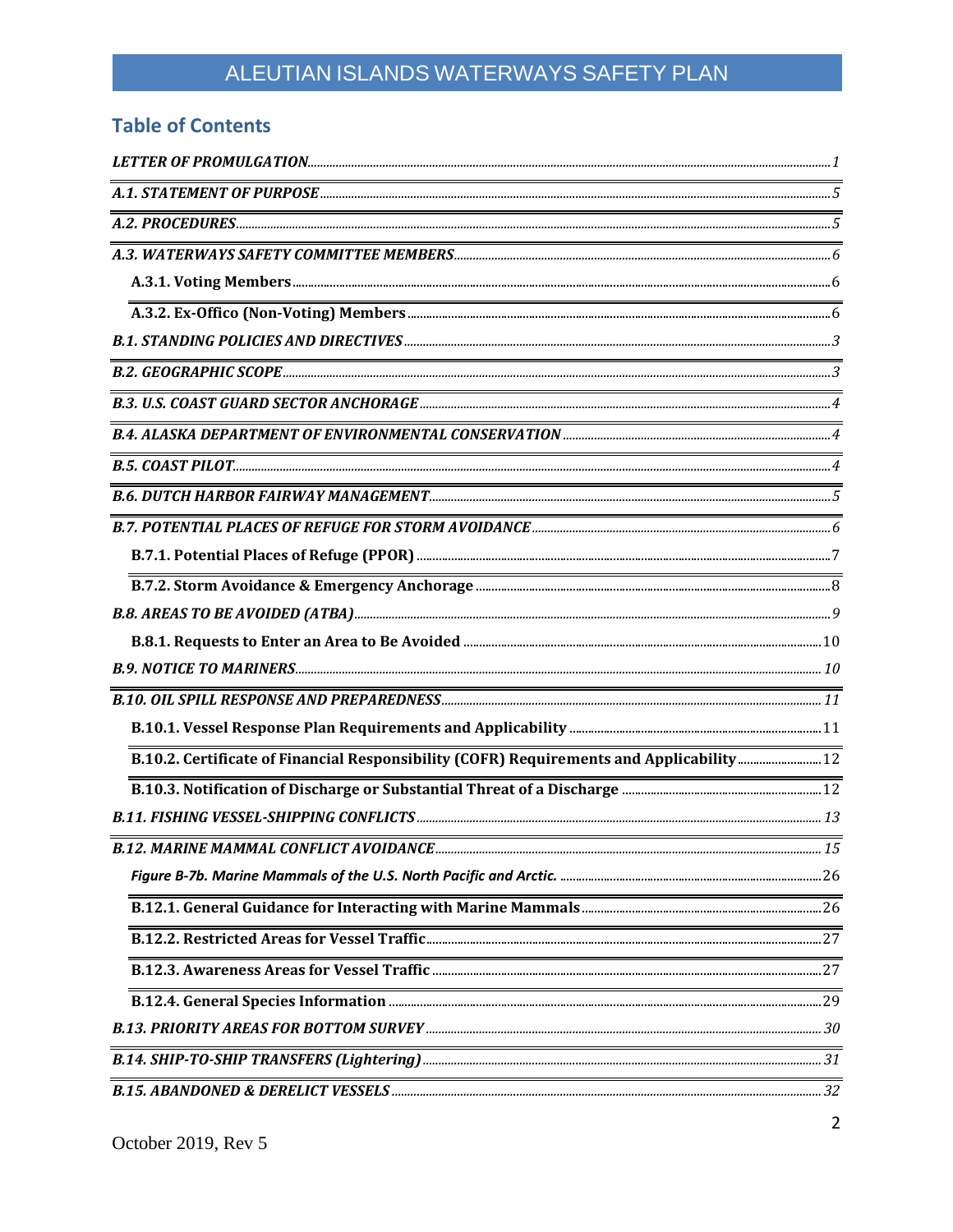# ALEUTIAN ISLANDS WATERWAYS SAFETY PLAN

| <u> 1989 - Johann Barn, mars ann an t-Amhain ann an t-Amhain ann an t-Amhain ann an t-Amhain an t-Amhain ann an t-</u> |    |
|------------------------------------------------------------------------------------------------------------------------|----|
|                                                                                                                        |    |
|                                                                                                                        |    |
| <u> 1989 - Johann Barn, mars ann an t-Amhain ann an t-Amhain ann an t-Amhain ann an t-Amhain an t-Amhain ann an t-</u> |    |
|                                                                                                                        |    |
|                                                                                                                        |    |
|                                                                                                                        |    |
| <u> 1980 - Johann Stone, Amerikaansk politiker (* 1918)</u>                                                            |    |
|                                                                                                                        |    |
|                                                                                                                        |    |
|                                                                                                                        |    |
| C.5.1. Alaska Department of Environmental Conservation and City of Unalaska-Emergency Towing                           |    |
|                                                                                                                        |    |
|                                                                                                                        |    |
|                                                                                                                        |    |
| D.1.1. Aleutian Islands Risk Assessment Risk Reduction Measures Implementation Status 45                               |    |
|                                                                                                                        |    |
|                                                                                                                        |    |
|                                                                                                                        |    |
|                                                                                                                        |    |
|                                                                                                                        |    |
|                                                                                                                        |    |
|                                                                                                                        |    |
|                                                                                                                        |    |
|                                                                                                                        |    |
| <u> 1989 - Johann Barn, amerikansk politiker (d. 1989)</u>                                                             |    |
|                                                                                                                        |    |
| D.5. ACRONYMS AND ABBREVIATIONS                                                                                        | 59 |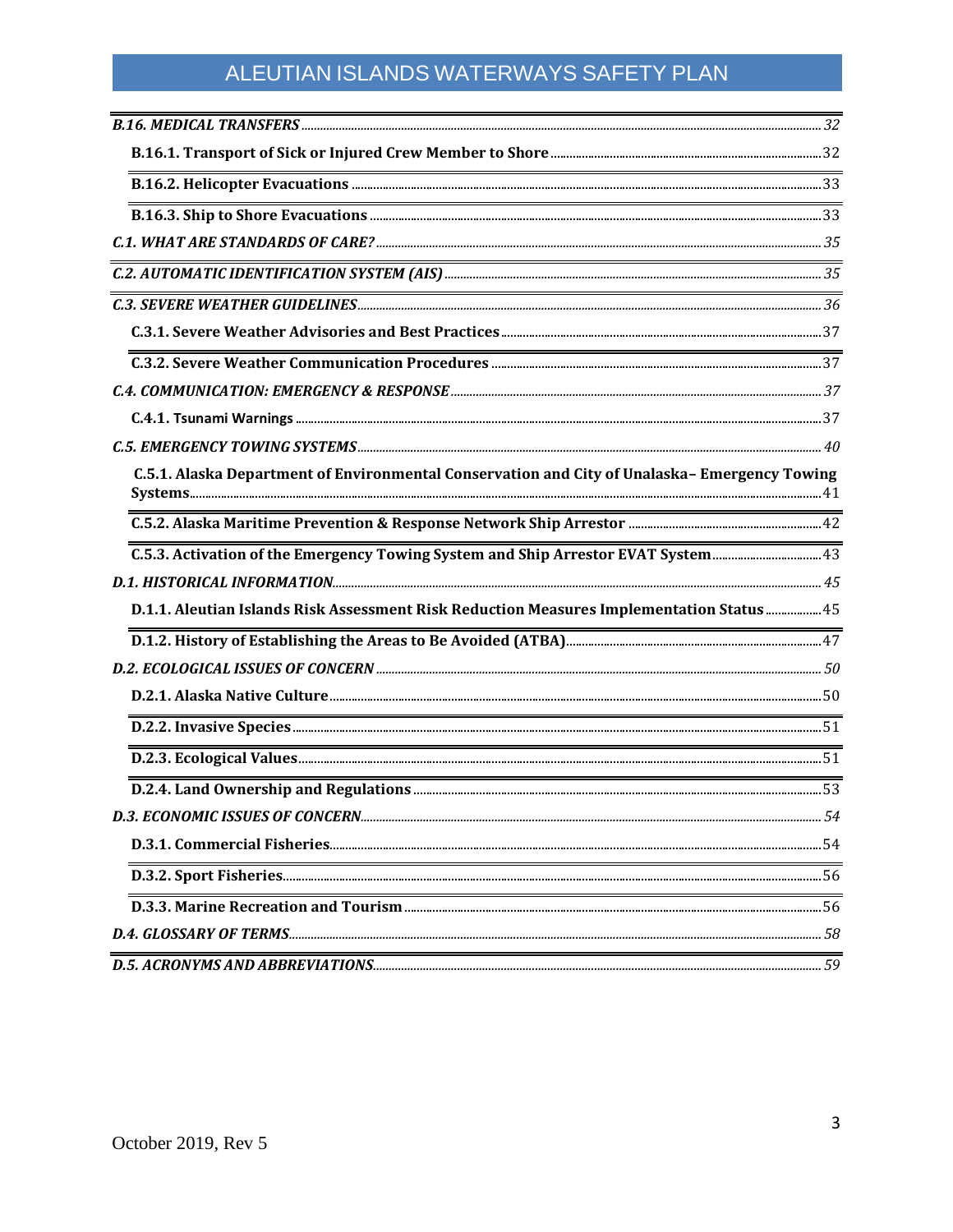# SECTION A

# INTRODUCTION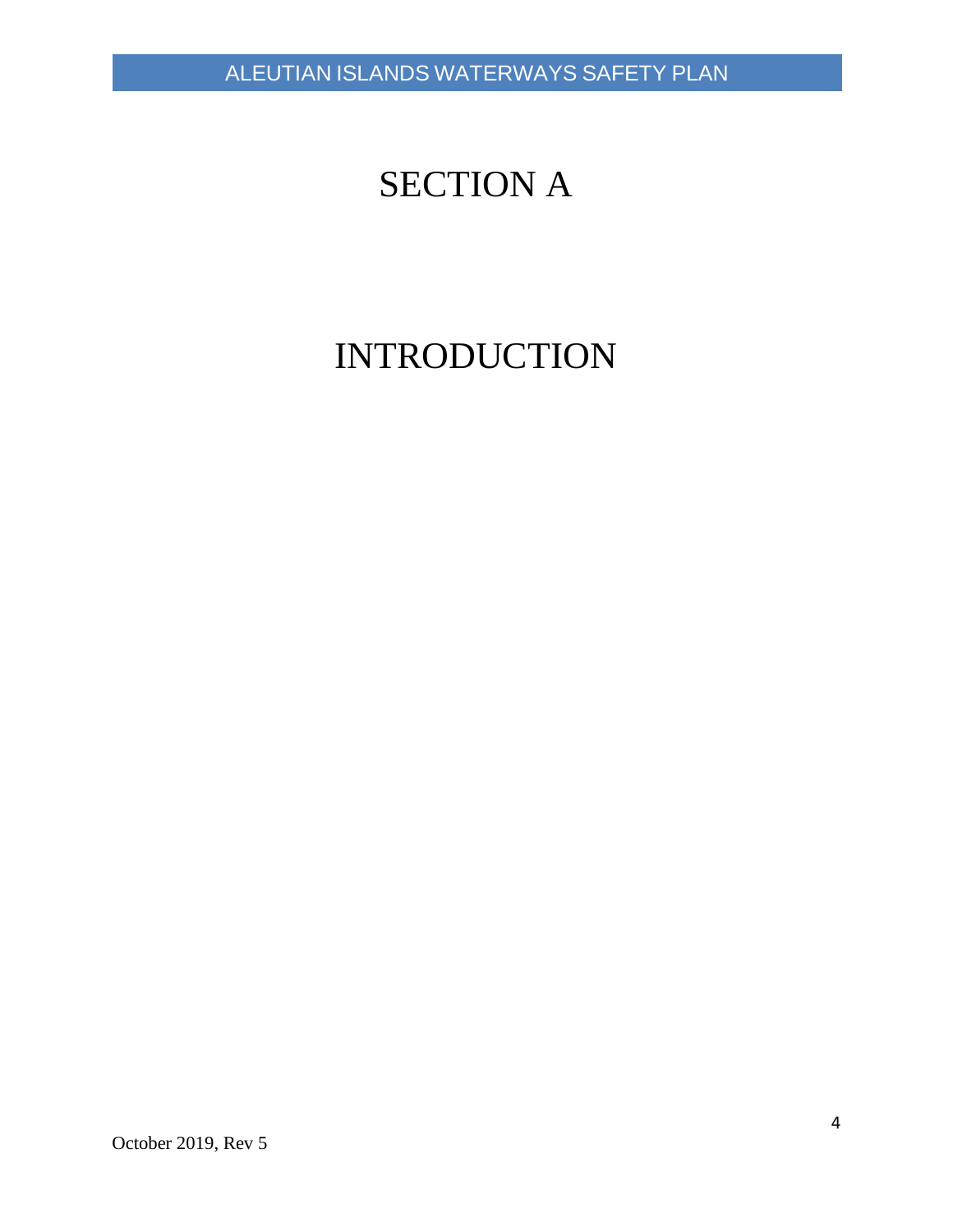#### <span id="page-5-0"></span>**A.1. STATEMENT OF PURPOSE**

The Aleutian Islands Waterways Safety Committee (AIWSC) was created in 2017 to enhance safe, efficient and environmentally sound maritime operations in the Aleutian Islands and adjacent waters, including the Pribilof Islands by fostering a productive exchange of information among mariners and other stakeholders and establishing and promoting best practices and standards of care. It is modeled after Harbor Safety Committees established in other regions of the U.S. and the guidance provided in U.S. Coast Guard NVIC 1-00 (Navigation Vessel Inspection Circular).

The AIWSC provides a proactive forum for identifying, assessing, planning, communicating and implementing operational and environmental measures beyond statutory and regulatory requirements that promote safe maritime operations in the challenging waters encompassing the Aleutian Islands and adjacent waters. The Waterways Safety Committee (WSC) is made up of delegates appointed by broadly based organizations representing a span of interests focused on maritime operations, maritime safety and environmental protection in the region. Various governmental agencies formally support the work of AIWSC in advisory roles.

With broad stakeholder participation, the AIWSC offers a forum to lead the stakeholder community in identifying and resolving conflicts or concerns in the course of conducting maritime operations in the Aleutian Islands and neighboring waters. The intent of establishing the AIWSC is to serve as an inclusive organization that can explore issues and develop nonregulatory solutions for managing and reducing the risk of maritime casualties that result in loss of life, property and environmental harm. The standards of care and protocols developed and incorporated in the Aleutian Islands Waterways Safety Plan are intended to complement and supplement existing federal, state and local law, regulations and guidelines.

The WSP target audience is the maritime community and associated stakeholders that operate in and through the Aleutian and Pribilof Island area.

- **Section B** of the WSP presents general information on relevant topics identified by the WSC members and related to safe navigation.
- **Section C** focuses on Standards of Care, or procedures and practices to ensure safe, secure, efficient and environmentally responsible operations.
- **Section D** (Appendix) provides supplementary details related to the geographic region's history, ecological and economic issues of concern illustrating the importance of protecting the resources and mitigating future maritime incidents.

#### <span id="page-5-1"></span>**A.2. PROCEDURES**

The elements of the Aleutian Islands Waterways Safety Plan are developed by subcommittees of the WSC. To assure the broadest perspectives on measures are considered, these teams are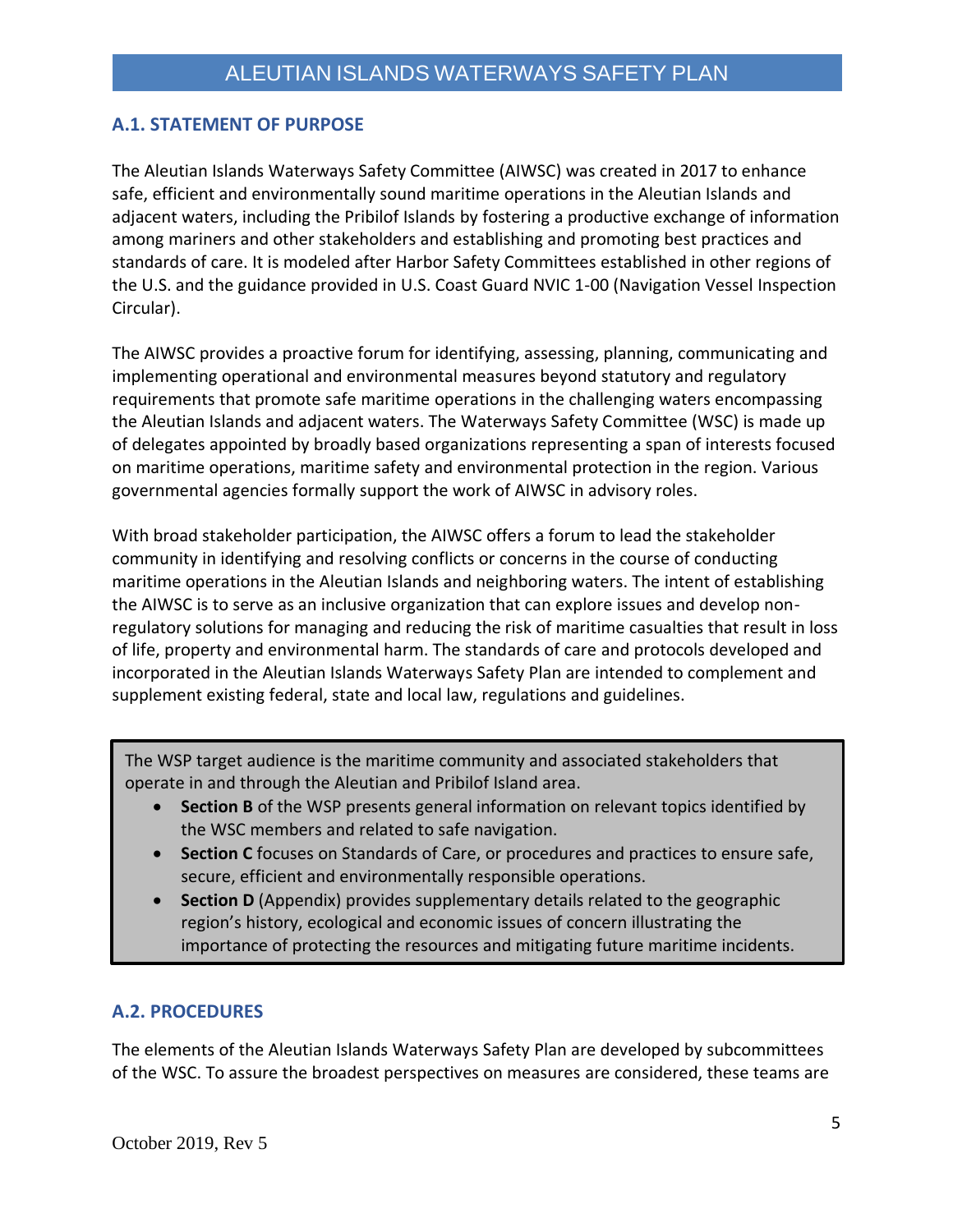expected to include interested parties from within the AIWSC and to reach beyond the AIWSC for membership, participation and advice. Decisions and policies will be made by consensus.

As possible additions and/or corrections to the Waterways Safety Plan are identified, the Chair of the WSC will appoint one or more AIWSC members to lead a subcommittee to consider specific issues and forward recommendations to the full AIWSC.

#### <span id="page-6-0"></span>**A.3. WATERWAYS SAFETY COMMITTEE MEMBERS**

The Aleutian Islands Waterways Safety Committee (AIWSC) is a stakeholder organization that represents the interests of each stakeholder group through nomination of a primary representative and alternate for each stakeholder seat. The Chair of the Waterways Safety Committee (WSC) appoints the chairs of the various WSC subcommittees.

Committee membership shall not, by itself, be construed to in any way limit the legal rights, obligations, or authorities of an individual representative or the groups or agencies which they represent. For additional information refer to the [AIWSC Charter.](https://www.aleutianislandswsc.org/documents)

#### <span id="page-6-1"></span>**A.3.1. Voting Members**

The Waterways Safety Committee includes representatives from the following stakeholder groups:

#### **Marine Vessel Operations**

At-Sea Fish Processors Commercial Fishing Commercial Fishing Vessels < 60 feet Passenger Vessels Cargo Ships Tank Vessels Barges (including cargo and petroleum) and Associated Tugs Assist Tugs (docking, rescue)

#### **Ports and Harbors**

Port Director, Harbormaster, Local Government Terminal Operators

#### **Response Operations**

Oil Spill Response P&I Clubs Salvage

#### **Others**

Alaska Native Interest Conservation Organizations Marine Pilots Ships' Agents Subsistence User AIWSC Managing Board Director At-large Vessel Monitoring and Tracking

#### <span id="page-6-2"></span>**A.3.2. Ex-Officio (Non-Voting) Members**

In addition to the stakeholder groups listed above, there are a number of governmental agencies that are invited to serve on the Waterways Safety Committee in a non-voting, advisory capacity and to the extent the agency consents to participate on the Committee.